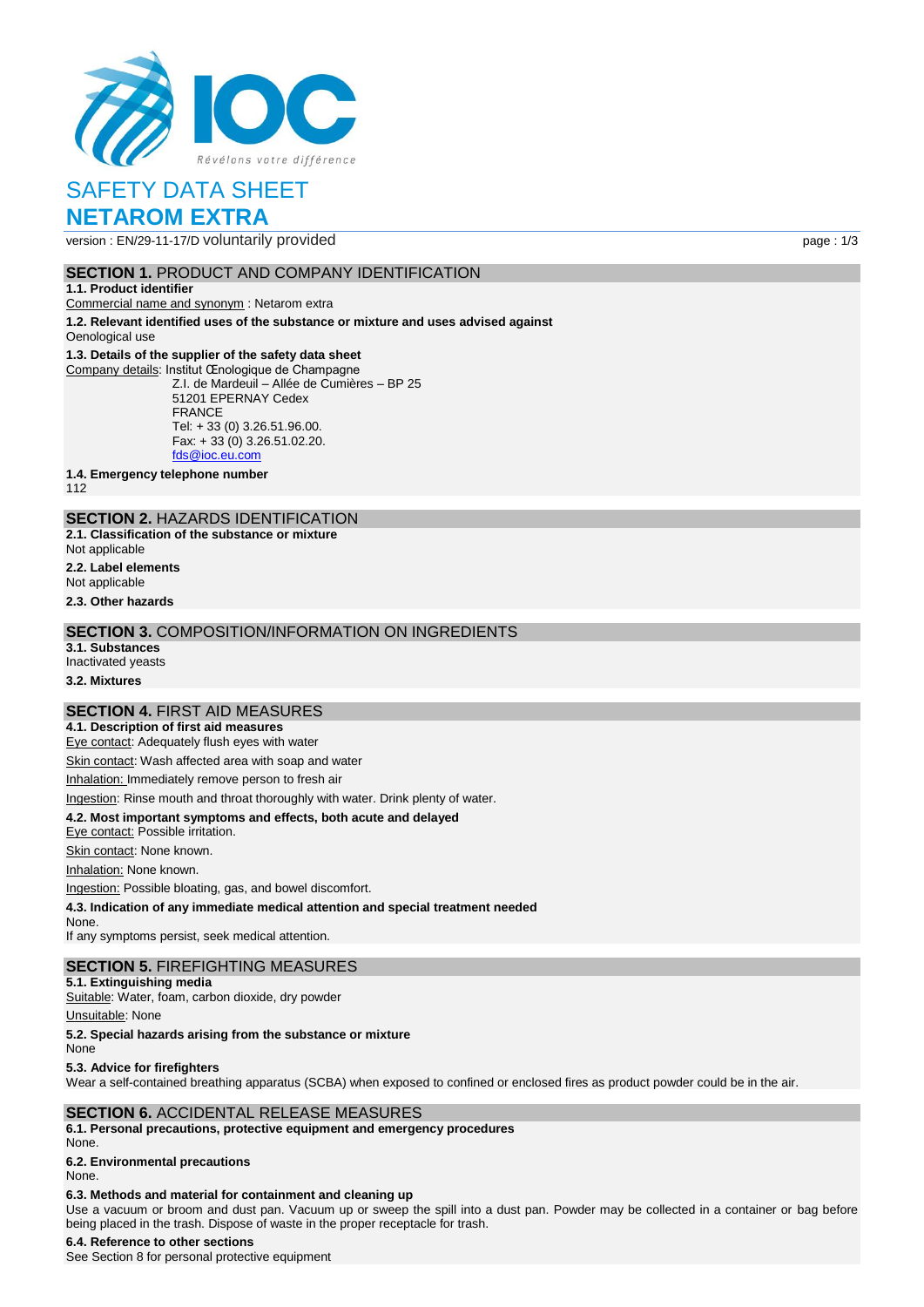

# SAFETY DATA SHEET **NETAROM EXTRA**

version : EN/29-11-17/D voluntarily provided page : 2/3

# **SECTION 7.** HANDLING AND STORAGE

**7.1. Precautions for safe handling** Handling: Avoid breathing dust. Avoid contact with eyes.

Occupational hygiene: Wash hands thoroughly after handling.

**7.2. Conditions for safe storage, including any incompatibilities**

Risks: Not at risk for corrosion, fire, explosion, or chemical reaction.

Place of storage: No special instruction to minimize risks (see above). Store according to label directions to maintain label guarantees.

Fire/explosion protection: None needed.

**7.3. Specific end use(s)** None

## **SECTION 8.** EXPOSURE CONTROL / PERSONAL PROTECTION

**8.1. Control parameters** Exposure limits: No limit. Biological limits: No limit. **8.2. Exposure controls Engineering: None** Eye/face protection: Protective glasses should be worn in conditions of excessive dusting. Skin: Hand: None Skin : Other: None. Wear appropriate clothing for work. Respiratory protection: Protective mask should be worn in conditions of excessive dusting. **Thermal protection: None** Environmental exposure: None

# **SECTION 9.** PHYSICAL AND CHEMICAL PROPERTIES

**9.1. Information on basic physical and chemical properties** Apperance : ivory powder Odour : Not determined Odour threshold : Not determined pH : No data available Melting / freezing point : No data available Initial boiling point and boiling range : No data available Flash point : No data available Evaporation rate: No data available Flammability (solid, gas) : No data available Upper/lower flammability or explosive limits: No data available Vapour pressure : No data available Vapour density: No data available Relative density: No data available Solubility(ies); Easily soluble Partition coefficient: n-octanol/water: No data available Auto-ignition temperature: No data available Decomposition temperature: Not determined Viscosity : No data available Explosive properties: No data available Oxidising properties: No data available **9.2. Other information**

# **SECTION 10.** STABILITY AND REACTIVITY

**10.1. Reactivity** Not reactive **10.2. Chemical stability Stable 10.3. Possibility of hazardous reactions** None **10.4. Conditions to avoid** None